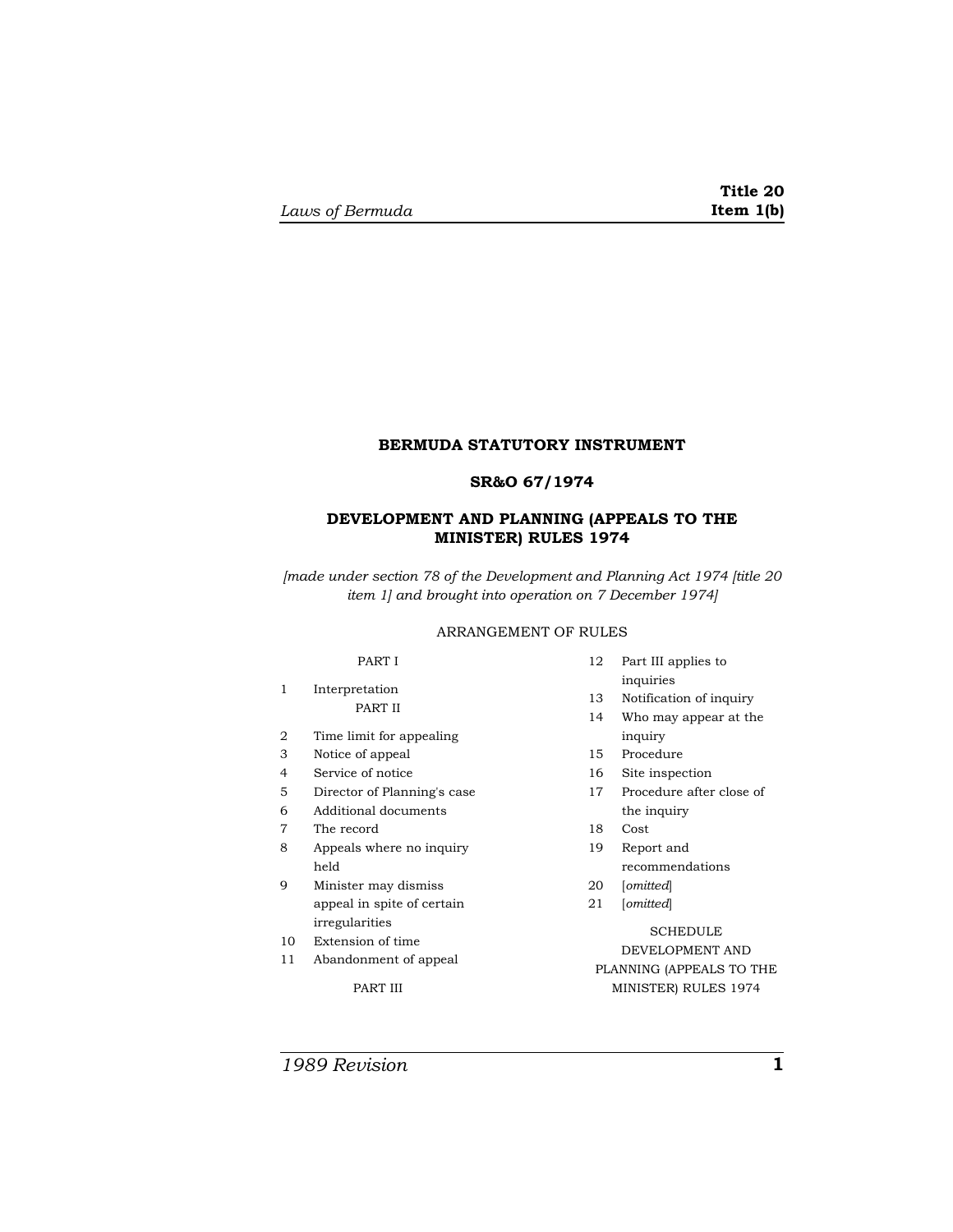#### **PART I**

#### **Interpretation**

- 1 In these Rules, unless the context otherwise requires
	- "the Act" means the Development and Planning Act 1974 [*title 20 item 1*];

"appeal" means an appeal under section 57 of the Act;

- "applicant" means the applicant for planning permission or, as the case may be, to subdivide land by reference to a registered plan of subdivision;
- "appointed person" means the person appointed under section 57(4) of the Act;
- "inquiry" means the hearing of an appeal by an appointed person;

"parties to the appeal" means —

- (a) the appellant;
- (b) where he is not the appellant
	- (i) the Director;
	- (ii) the applicant;
	- (iii) any person who is an objector to the application for the purposes of the Development and Planning (Development Application Procedure) Regulations 1970 [*title 20 item 1(d)*];
- (c) any person upon whom the notice of appeal was served in accordance with a direction under rule 4(2);
- "prescribed fee" means the fee prescribed under the Government Fees Act 1965 [*title 15 item 18*].

#### **PART II**

#### **Time limit for appealing**

2 (1) A person aggrieved by a decision of the Board may give notice of his intention to appeal —

> (a) in the case of an applicant to whom section 59 of the Act applies, within twenty-one days of the date upon which he is deemed by section 59 to have been notified of the decision;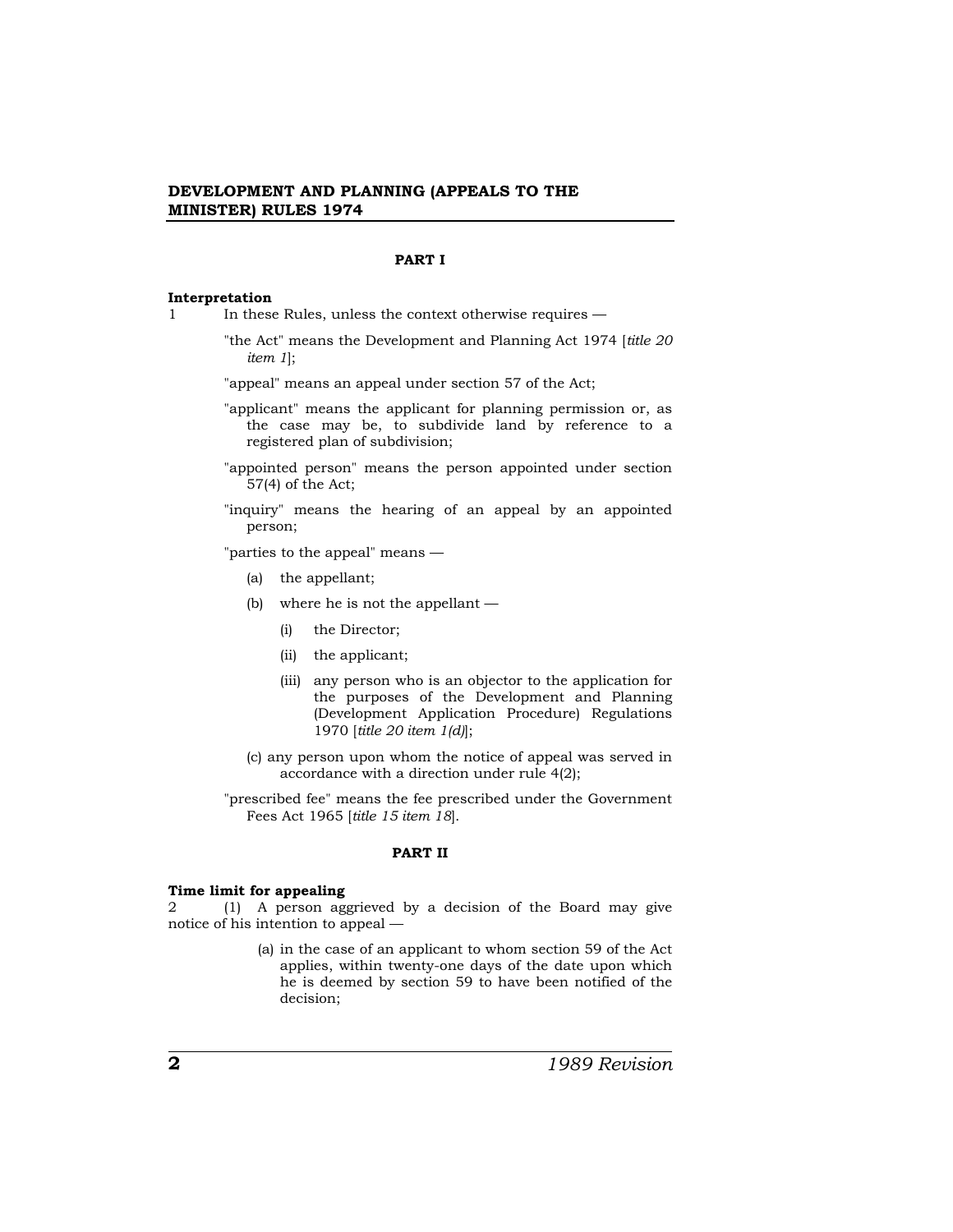- (b) in the case of other applicants and of objectors, within twenty-one days of being notified of decision;
- (c) in all other cases, within twenty-one days after notice of the decision has been displayed on the notice Board situated at the offices of the Department of Planning.

(2) Where an applicant or objector is notified by post of a decision of the Board such notice shall be deemed to have been effected at the time when it would be delivered in the ordinary course of post.

## **Notice of appeal**

3 A notice of appeal shall be addressed to the Minister and to the Clerk to the Board, signed by the appellant or his representative and accompanied by—

- (a) the prescribed fee;
- (b) where the appellant desires that the appeal should be heard by an appointed person, a statement to that effect;
- (c) a statement setting out—
	- (i) the grounds of appeal;
	- (ii) the appellant's submissions thereon, and such statement shall be called "the appellant's case".

### **Service of notice**

4 (1) Service of the notice of appeal may be effected by personal delivery to the offices of the Department of Planning between the hours of 9 a.m. and 4.30 p.m. on any day other than a Saturday or public holiday.

(2) Copies of the notice of appeal shall be served by the Director on all other parties to the appeal and on such other persons as the Minister or the appointed person may at any time require.

### **Director of Planning's case**

5 (1) Within twenty-one days of the receipt of the notice of appeal the Director shall serve upon the appellant a statement setting out any submission which he proposes to put forward at the inquiry or, if there is no inquiry, which he proposes to make to the Minister, and such statement shall be called the "Director's case".

(2) Where the Director is the appellant paragraph (1) and rule 6 shall apply as though for references to the Director there were substituted references to the applicant.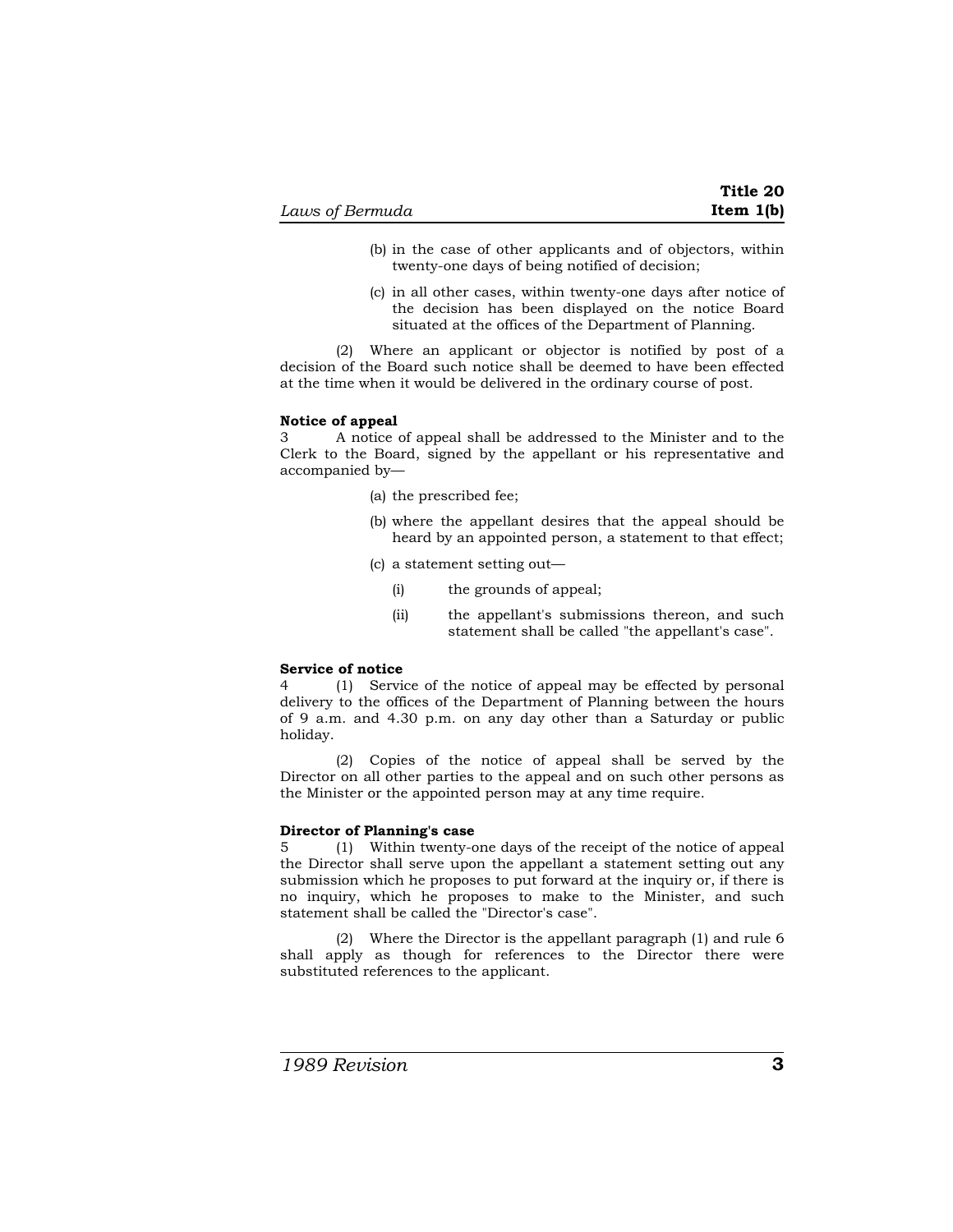### **Additional documents**

6 The appellant's and Director's case shall be accompanied by a list of any documents (including maps and plans) which are not included in the record and which the appellant or Director intend to refer to or put in evidence at the inquiry or, as the case may be, submit to the Minister, and any party to the appeal shall be afforded a reasonable opportunity by the Director or appellant, as the case may be, to inspect and, where practicable, take copies of such documents.

#### **The record**

7 (1) Any party to an appeal and any person entitled to appeal may obtain from the Department of Planning on payment of the prescribed fee the record of the proceedings of the Development Applications Board which are the subject of the appeal or, as the case may be, may be the subject of an appeal.

(2) The record shall consist of the following documents, together with any plans or drawings annexed thereto —

- (a) the application to the Board;
- (b) where the application has been advertised, the advertisement thereof;
- (c) any notice of objection received by the Board and considered by them;
- (d) any recommendation made to the Board in the matter by the Department of Planning or its officers and considered by the Board;
- (e) the minutes of the Board relevant to the application;
- (f) the notification to the applicant of the results of the application;
- (g) the report, if any, of the Chairman of the Board;
- (h) such further documents as the Chairman of the Board may direct or which the parties to the appeal may agree to be included.

(3) There may be excluded from copies of the record, other than that transmitted to the Minister or the appointed person, any plans, drawing or other documents the copying of which is not reasonably practicable in the circumstances, but a list of any document so excluded shall be included in the record and any party to the appeals shall be afforded a reasonable opportunity by the Minister to inspect and, where practicable, take copies of such documents.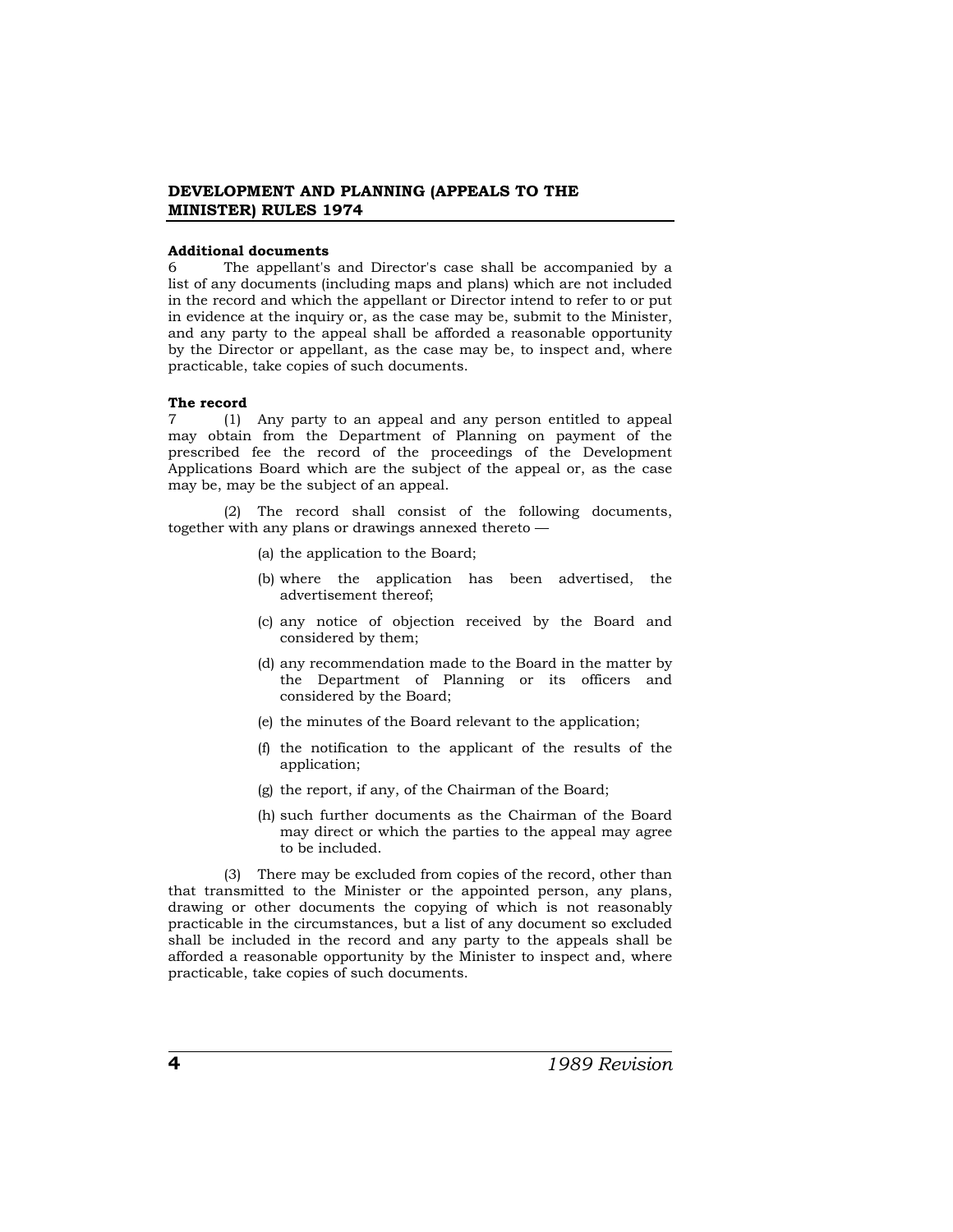## **Appeals where no inquiry held**

8 (1) The Minister may, where no inquiry is to be held, on receipt of the appellant's and Director's (or applicants') cases, require—

- (a) any party to the appeal who is not required by these Rules to submit his case, to make such written submissions in the matter or produce such written or documentary evidence as such party may think fit;
- (b) any party to the appeal who has submitted any submissions to submit further submissions or written or documentary evidence,

within such time and in such manner as he may specify.

(2) The Minister may thereafter determine the appeal on the basis of the record, written submissions and written and documentary evidence.

(3) The Minister may require any evidence submitted to him under this rule to be given in the form of or verified by an affidavit.

### **Minister may dismiss appeal in spite of certain irregularities**

9 Without derogation from the discretion vested in the Minister by the Act the Minister may dismiss an appeal notwithstanding that he may be of the view that the proceedings of the Board in coming to the decision appealed against were in breach of any of the rules of natural justice or that there has been any failure to comply with any provision of the Act or any statutory instrument thereunder (being a provision of a procedural character) if he is satisfied that the appellant has had a proper opportunity of putting his case at the inquiry, or where there is no inquiry, to the Minister.

### **Extension of time**

10 The Minister may, in his discretion and upon cause shown, enlarge any period of time prescribed by these Rules for the doing of any act.

### **Abandonment of appeal**

11 In any case where an appellant wishes to abandon his appeal he may do so by giving notice in writing to the Minister.

## **PART III**

#### **Part III applies to inquiries**

12 This Part shall apply to inquiries.

*1989 Revision* **5**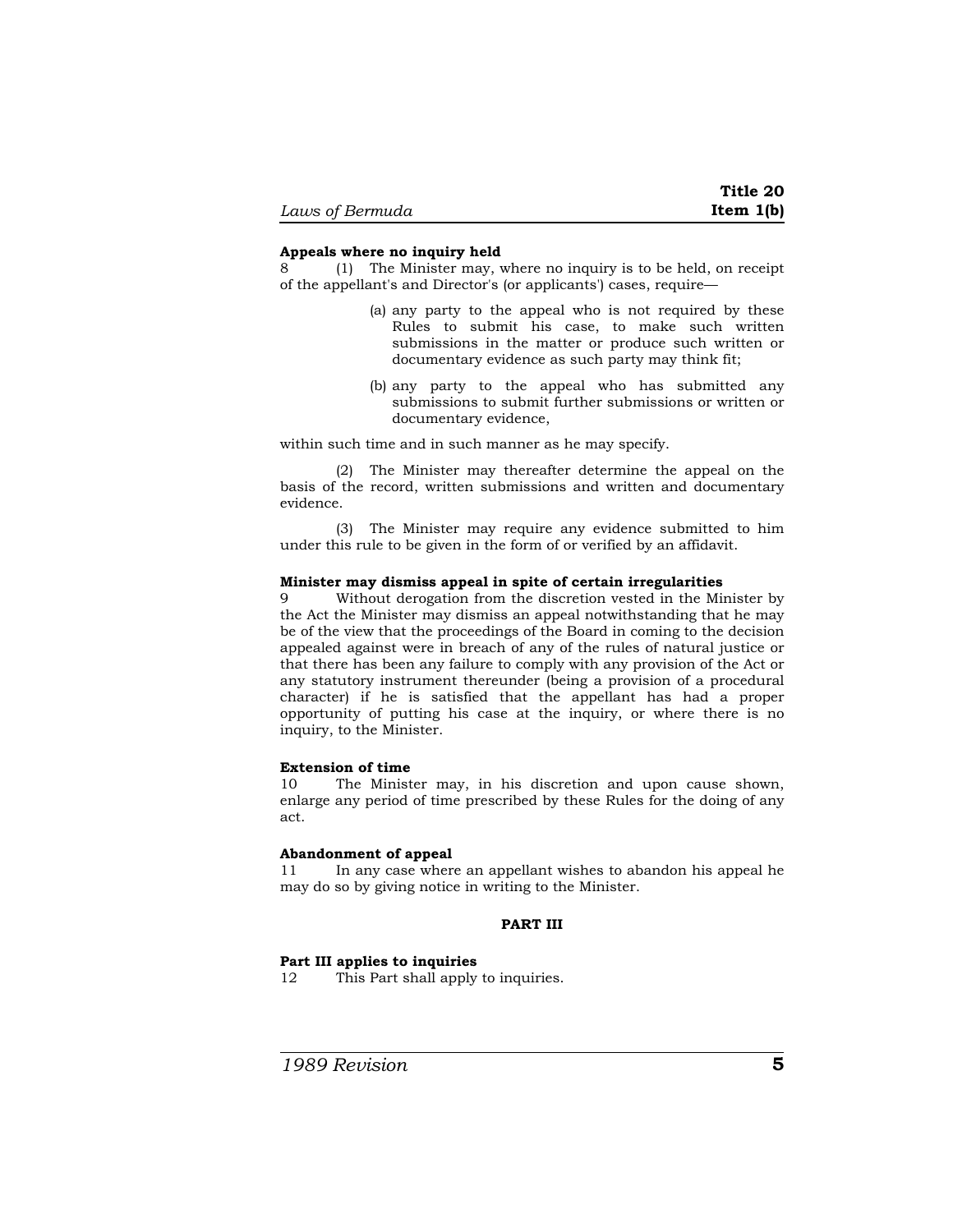### **Notification of inquiry**

13 A date, time and place for the holding of the inquiry shall be fixed and may be varied by the Minister who shall give not less than twenty-one days' notice in writing of such date, time and place to the parties to the appeal:

Provided that —

- (a) with the consent of the appellant, (and where the applicant is not the appellant, the applicant) the Minister may give such lesser period of notice as shall be agreed between the Minister the appellant and, as the case may be, the applicant;
- (b) where it becomes necessary or advisable to vary the time or place fixed for the inquiry, the Minister shall give such notice of the variation as may appear to him to be reasonable in the circumstances.

#### **Who may appear at the inquiry**

14 (1) A party to an appeal may appear at the inquiry either in person or through his duly authorised representative.

(2) Any other person may appear at the inquiry at the discretion of the appointed person.

### **Procedure**

15 (1) Except as provided in these Rules, the procedure at the inquiry shall be such as the appointed person shall in his discretion determine.

(2) The appellant shall have the right to begin and of final reply; and other persons entitled or permitted to appear shall be heard in such order as the appointed person may determine.

(3) The appellant, the Director and, if he is not the appellant, the applicant shall be entitled to call evidence and cross-examine persons giving evidence, but any other person appearing at the inquiry may do so only to the extent permitted by the appointed person.

(4) The appointed person may allow the Director, applicant or the appellant to alter or add to their cases, but shall give the Director, applicant or appellant, as the case may be, an adequate opportunity of considering any such submission and replying thereto.

(5) If any person entitled to appear at the inquiry fails to do so, the appointed person may proceed with the inquiry at his discretion.

(6) The appointed person shall be entitled (subject to disclosure thereof at the inquiry) to take into account any written representations or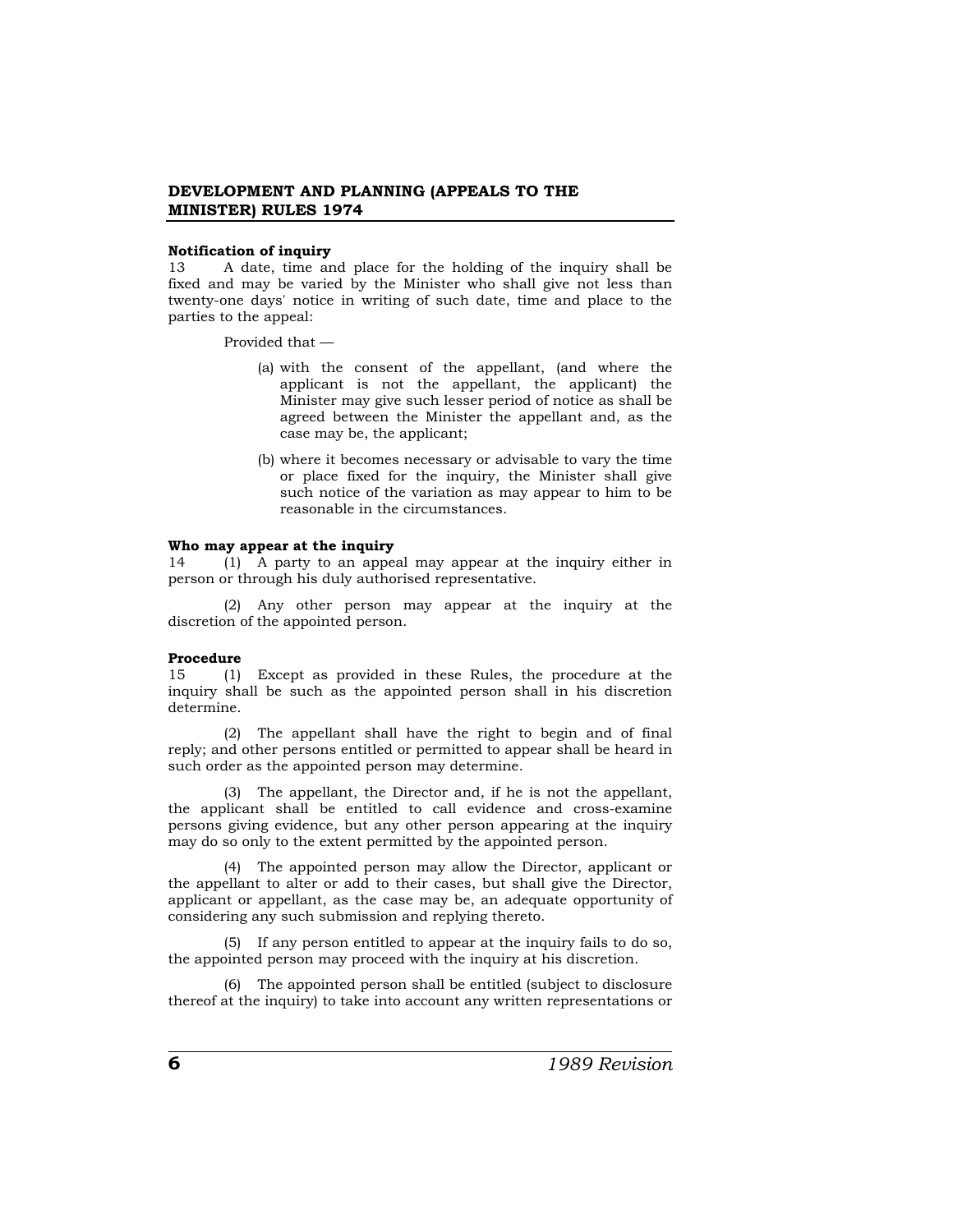statements received by him before the inquiry from any party to the appeal.

(7) The appointed person may from time to time adjourn the inquiry and, if the date, time and place of the adjourned inquiry are announced before the adjournment, no further notice shall be required.

### **Site inspection**

16 The appointed person may make an inspection of the land beore, during or after the inquiry as he may think fit and may be accompanied by the parties to the appeal or unaccompanied as he may think fit.

## **Procedure after close of the inquiry**

17 If, after the close of the inquiry, the appointed person proposes to take into consideration any new evidence or any new issue of fact which was not raised at the inquiry and which he considers material to his decision, he shall not come to a decision without first notifying the appellant, the Director and any party to the appeal who appeared at the inquiry of the substance of the new evidence or of the new issue of fact and affording them an opportunity of making representations thereon in writing within such time, being a time reasonable in the circumstances, as he may think fit.

### **Cost**

18 (1) Where any person makes application at any inquiry for the award of costs, the appointed person shall report in writing the proceedings on such application to the Minister and may in such report draw attention to any considerations which appear to him to be relevant to the Minister's decision in the matter.

(2) The Minister may pay any such costs out of moneys appropriated by the Legislature to the purpose.

#### **Report and recommendations**

19 (1) The appointed person shall as soon as practicable after the close of an inquiry submit his report and recommendations to the Minister.

(2) Any person aggrieved by the decision of the Minister upon the appeal may, for the purposes of an appeal under section 61 of the Act, be afforded a reasonable opportunity by the Minister to inspect and take a copy of the report and recommendations of the appointed person.

### **Transitional**

20 [*omitted*]